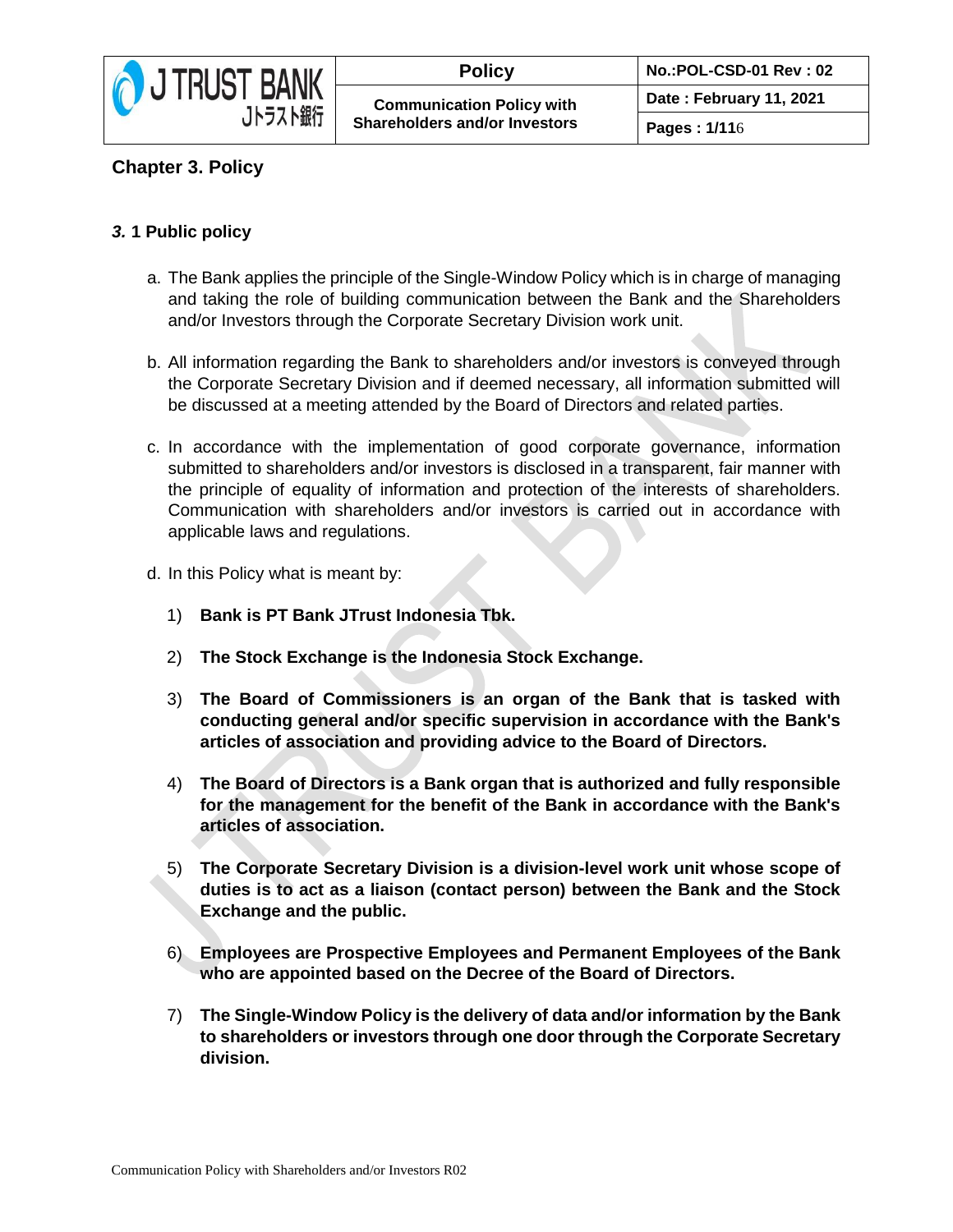

- 8) **Public Expose is an exposure to the public to explain the performance of the Bank with the aim that information about the performance of the Bank is spread evenly.**
- 9) **Stakeholders (Investors/Stakeholders) are Shareholders, Investors, Board of Commissioners, Directors, Employees and Customers of the Bank.**
- 10) **Public Company is a public company or company that conducts a public offering of shares, in accordance with the provisions of the laws and regulations concerning the capital market.**
- 11) **The General Meeting of Shareholders (GMS) which can be in the form of an Annual General Meeting of Shareholders or an Extraordinary General Meeting of Shareholders is an organ of the Bank that has authority not given to the Board of Directors or the Board of Commissioners as regulated in the Law on Limited Liability Companies and/or the articles of association Bank and applicable laws and regulations.**
- 12) **Shares are Bank shares.**

## **3. 2 Special policy**

- a. Communication Strategy
	- 1) The Bank realizes the importance of information disclosure and in order to support the achievement of its goals, vision and mission, the Bank (among others) must gain the trust of Shareholders or investors by communicating honestly and consistently fulfilling the commitments conveyed.
	- 2) In accordance with the principle of transparency and compliance with the prevailing laws and regulations on the Stock Exchange and the capital market regarding information disclosure, the Bank always delivers the latest information regarding the Bank's business performance and other information required by the regulator, so as to assist Shareholders or investors. in making investment decisions in Bank shares.
	- 3) Submission and disclosure of information can be done in various ways, namely directly submitted to shareholders or investors through reports to the capital market and stock exchange authorities, through the media, through the Bank's website, publications through the media, and others.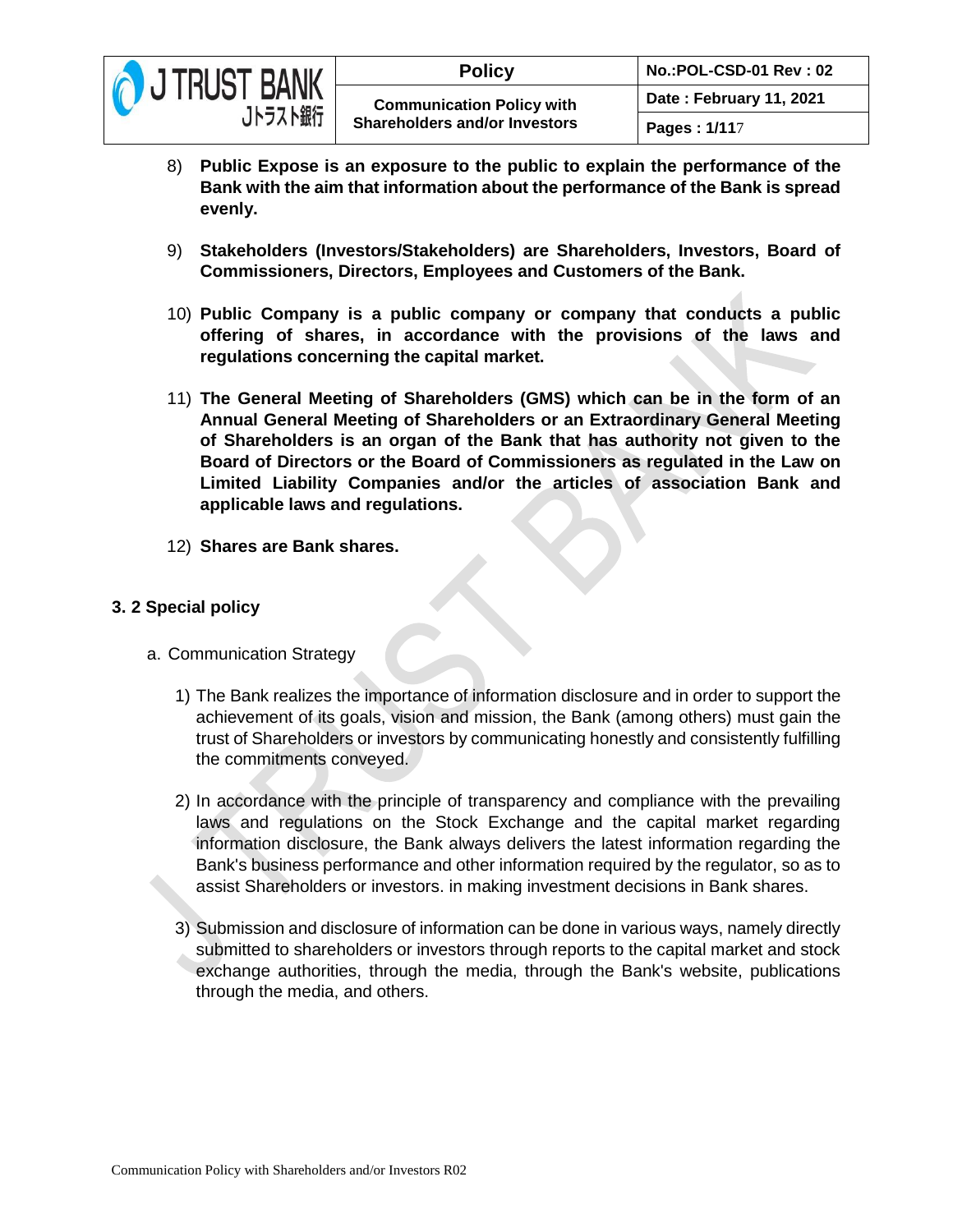

- b. Communication Execution Time
	- 1) Communication with Shareholders and/or Investors is carried out continuously and continuously.
	- 2) Communication through information disclosure is carried out through:
		- (a) Periodic Disclosure Reports and activities for a certain period, such as monthly, quarterly, semiannually or annually.
		- (b) Special Disclosure Disclosure of information is carried out at any time as needed.
- c. Programs and Communication Media

Communication with shareholders and/or investors is carried out through:

- 1) General Meeting of Shareholders (GMS)
	- (a) The GMS is a communication medium where the Board of Directors submits an annual report which includes operational reports and financial reports of the Bank as well as reports on the supervisory function of the Board of Commissioners that have been carried out during the financial year. The GMS is also a means of involvement in decision-making on predetermined agendas and a forum for asking questions or opinions for shareholders.
	- (b) In accordance with the applicable provisions regarding the procedures for the implementation of the GMS, the Company is required to deliver the Announcement and Invitation to the GMS with clear and concise and timely information. To facilitate the participation of shareholders in the GMS, adequate arrangements must be prepared.
	- (c) The rules of the GMS are informed to the shareholders at the time of holding the GMS so that it can run in an orderly and smooth manner.
- 2) Public Expose
	- (a) *Public expose is a general exposure to the public to explain the Bank's performance with the aim that information about the Company's performance is spread evenly. In accordance with the Indonesian Stock Exchange Regulation No. IE regarding the Obligation to Submit Information ("Regulation No. I-E"), each Listed Company is required to conduct an annual public expose at least 1 (one) time a year.*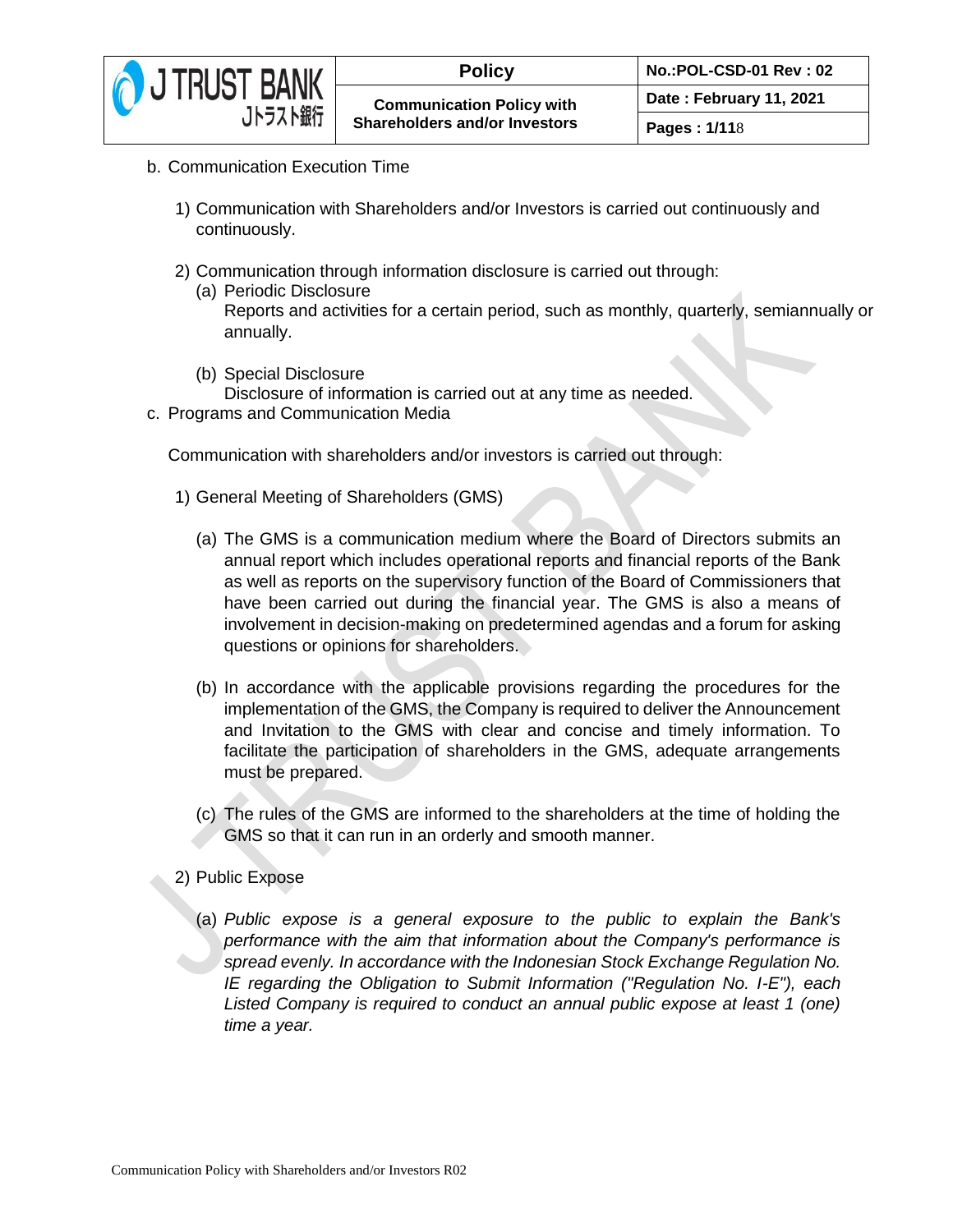|  | <b>Policy</b>                                                            | No.:POL-CSD-01 Rev: 02  |
|--|--------------------------------------------------------------------------|-------------------------|
|  | <b>Communication Policy with</b><br><b>Shareholders and/or Investors</b> | Date: February 11, 2021 |
|  |                                                                          | Page: 9/11              |

- (b) The implementation of the public expose is carried out by following the provisions stipulated in Regulation no. IE. The Bank submits the implementation plan to the Indonesia Stock Exchange ("Bursa") no later than 10 (ten) trading days prior to the holding of the public expose by containing information regarding:
	- The date and time of the public expose;
	- The place where the public expose is held;
	- As well as the management who will attend the public expose.
- *(c)* Public expose material is submitted to the Exchange no later than 3 (three) trading days prior to the date of the public expose. And reporting on the results of the implementation of the public expose must be submitted to the Exchange no later than 3 (three) trading days after the implementation of the public expose.
- 3) Information Disclosure
	- (a) Law No. 8 of 1995 concerning the Capital Market (Capital Market Law) mandates that issuers and public companies always carry out the principle of transparency, which is implemented through the delivery of information or material facts related to their business.
	- (b) Material information or facts are important and relevant information or facts regarding events, occurrences, or facts that may affect the price of securities on the Exchange and or the decisions of investors, potential investors or other parties with an interest in such information or facts.
	- (c) As a company that complies with the Capital Market Law, the Bank informs the public in a timely manner all material information or facts regarding its business or its securities.
- 4) Publication of Financial Statements

Submission of monthly, interim, annual Financial Reports and reports related to the Bank's financial performance, is carried out in a timely manner in accordance with applicable regulations. Publication of financial reports is carried out through national daily newspapers, the Stock Exchange website and the Bank's website.

5) Annual report

Annual Report is a report that is required to be issued annually on the condition of the Bank after the end of the fiscal year. In general, this report contains:

(a) Report of the Board of Directors, Report of supervision by the Board of Commissioners,